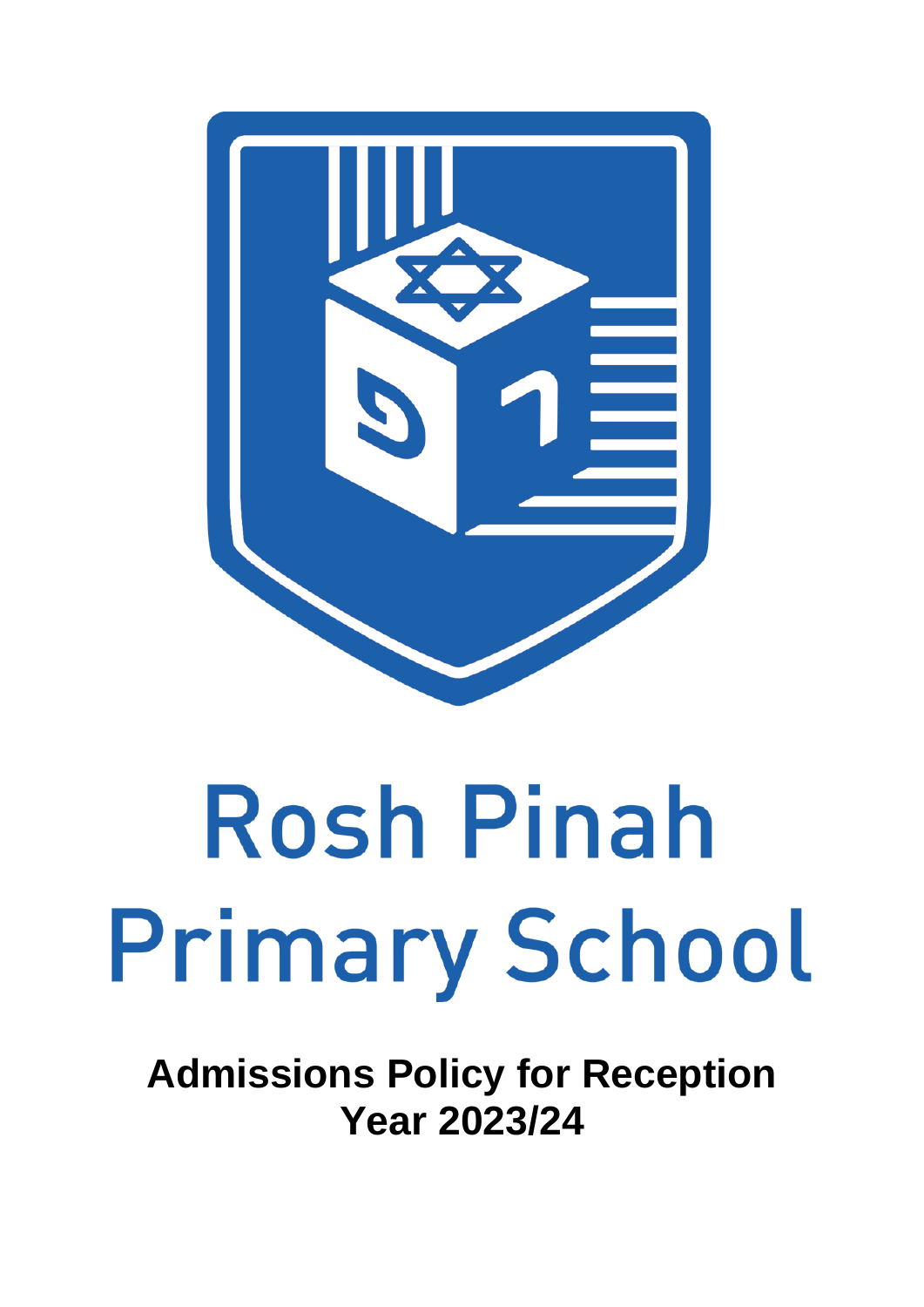Rosh Pinah Primary School is a Scopus Jewish Day School affiliated with the United Synagogue. The religious character of the School is that of Modern Orthodox Judaism, as described in more detail in the statement of the School's ethos which can be found on the School's website. We ask all parents applying for a place here to respect this ethos and its importance to the School community. This does not affect the right of the parents who are not of the faith of the School to apply for and be considered for a place here.

In order to make an application to the School, you will need to complete and return to your Local Authority by the closing date 15<sup>th</sup> January 2023 a Common Application Form under the Co-ordinated Admissions Scheme (CAF), and complete and return to the School office by the closing date  $15<sup>th</sup>$  January 2023 the CRP and the School's Supplementary Information Form (SIF). The School may not consider the Applicant for a priority place unless the SIF and CRP have been properly submitted. The CRP must be completed and signed by the applicant's parent or guardian and submitted to the School by 15<sup>th</sup> January 2023 or the application will be considered late. Priority is determined by reference to information contained in the CRP.

It is important to understand that places will be offered in accordance with the coordinated admissions scheme and not by the School. The School will admit 60 children to the Reception Year.

## **Incorrect applications will not be considered.**

## **Application Process:**

In order to make an application to the School you will need to complete and return to your Local Authority a Co-ordinated Application Form under the Co-ordinated Admissions Scheme (CAF), and return to the School office, the School's Certificate of Religious Practice (CRP) and the School's Supplementary Information Form (SIF) by 15<sup>th</sup> January 2023.

**Pupils with a Statement of Special Educational Needs:** Children with a statement of special educational needs (or an Education, Health and Care plan) which names the School will be admitted. This process is run by the Local Authority and if a child with a statement of special educational needs (or an Education, Health and Care plan) is placed in the School via the Local Authority before the normal admission offers are made, the number of places may be reduced.

**Over-Subscription Criteria:** The over-subscription criteria gives preference to children who have attained and verified four (4) points on the School's Certificate of Religious Practice (CRP). In the event of over-subscription, places will be offered in accordance with the following criteria:

1. Looked after or previously looked after children who ceased to be looked after because they were adopted (or became subject to a residence order or special guardianship order) who have 4 points on the CRP. The definition of a "looked after child" is by reference to footnote 16 to paragraph 1.7 of the Admissions Code.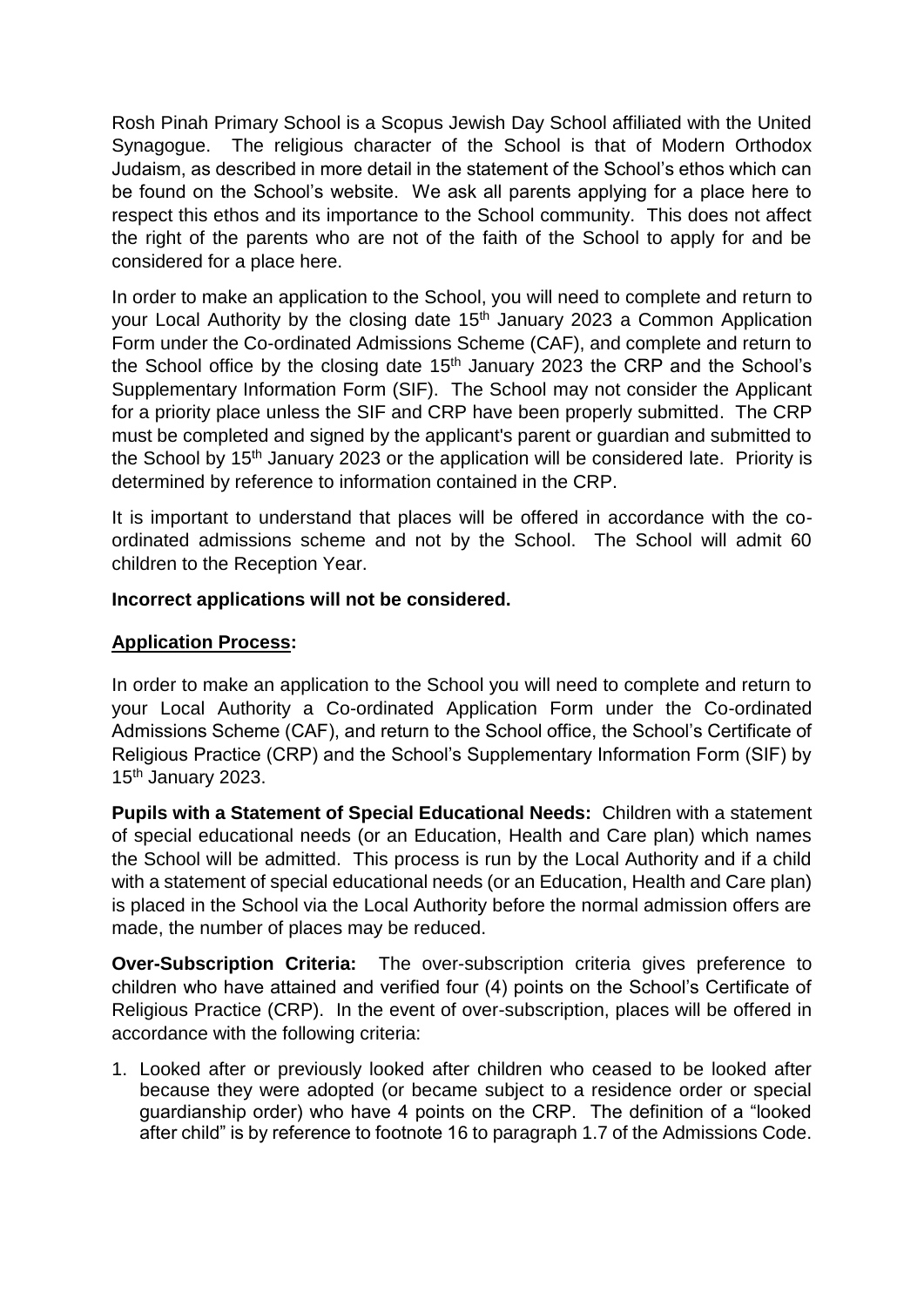- 2. Children who have 4 points on the CRP with a sibling enrolled at the School at the time of application and the sibling is due to continue to attend the School after the child enters the School.
- 3. Children of staff who have 4 points on the CRP where the member of staff has been employed by the School for 2 or more years at the proposed date of entry.
- 4. Children who have 4 points on the CRP who are siblings of former pupils of the School.
- 5. Other children who have 4 points on the CRP.
- 6. Looked after or previously looked after children who ceased to be looked after because they were adopted (or became subject to a residence order or special guardianship order) who do not have 4 points on the CRP. The definition of a "looked after child" is by reference to footnote 16 to paragraph 1.7 of the Admissions Code.
- 7. Any other children who do not have 4 points on the CRP.

## **Tie-Breaker**

In the event of there being more applicants than places available within criteria 1-7 above, priority will be given to children whose Primary Residence is closest to the School. Distance is measured in a straight line between the address point from the child's home supplied by Ordnance Survey, to the School's main gate using the Council's computerised geographical information system. In cases where more than one applicant lives equidistant from the School, and places cannot be offered to all these children, the available place will be determined by random allocation supervised by a person independent of the School.

### **Waiting List**

For those applicants who do not receive an offer of a place, the child's name will be included on the waiting list. The School's waiting lists for all years will be kept open until the end of the academic year. Parents who have a continued interest for a place at the school must re-apply in the following academic year. Further information about the in-year admissions process and application form can be accessed on Barnet Council's website and the School may check with parents, from time to time, to establish whether they wish their child to remain on the waiting list. A child's position on the waiting list will not depend upon when the application was made but will be determined by how the oversubscription criteria are met. This means that a child's position on the list can go down as well as up, depending on the circumstances of all applicants. For applications where a child moves to a new Primary Residence, proof of address will be required, the distance will be recalculated and the child's position on the waiting list may be adjusted. In the event of a vacancy occurring, the place will be offered to a child on the waiting list starting with the one at the top, at the time, and working downwards until the vacancy is filled.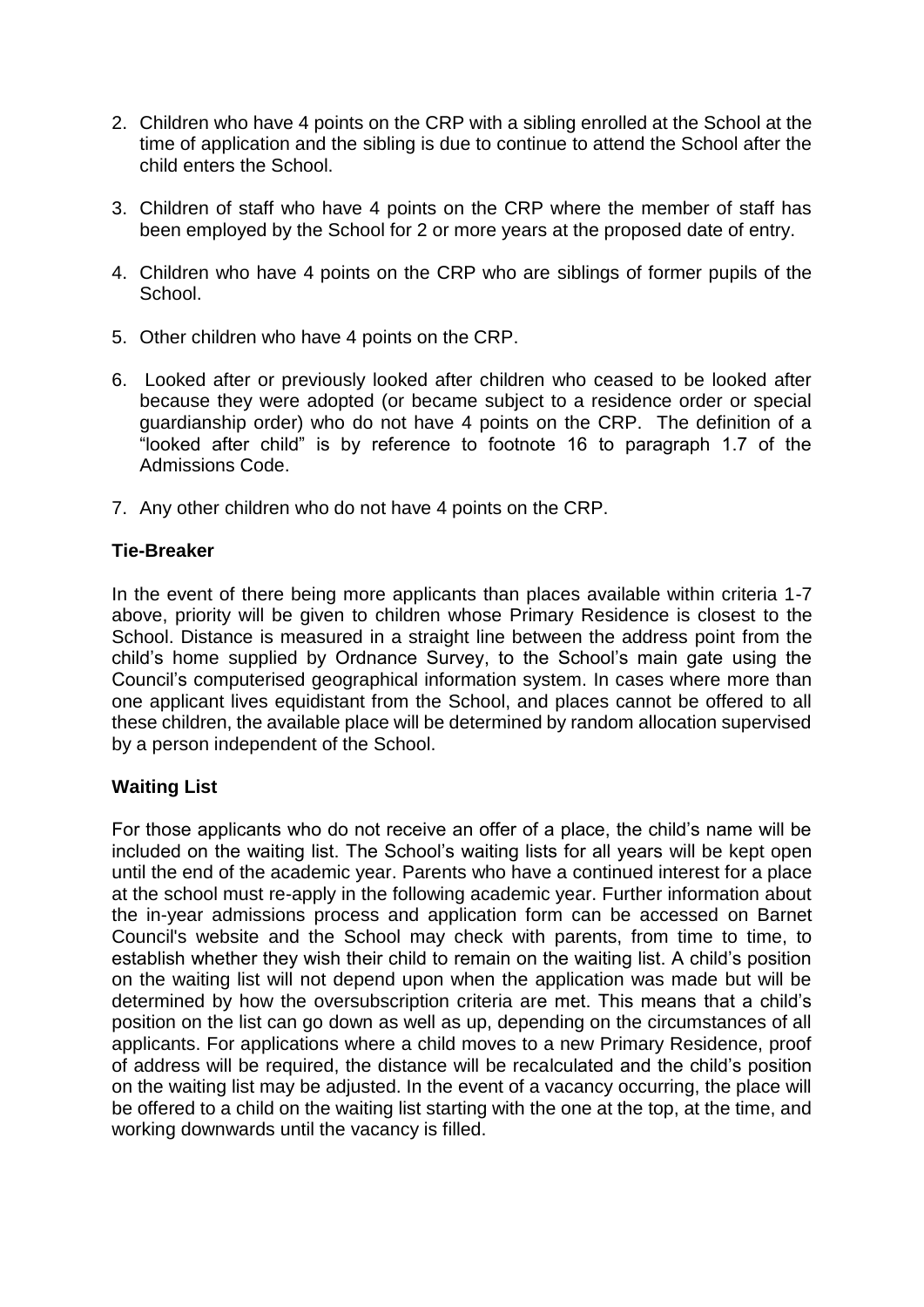*Please see Guidance Notes for further clarification.*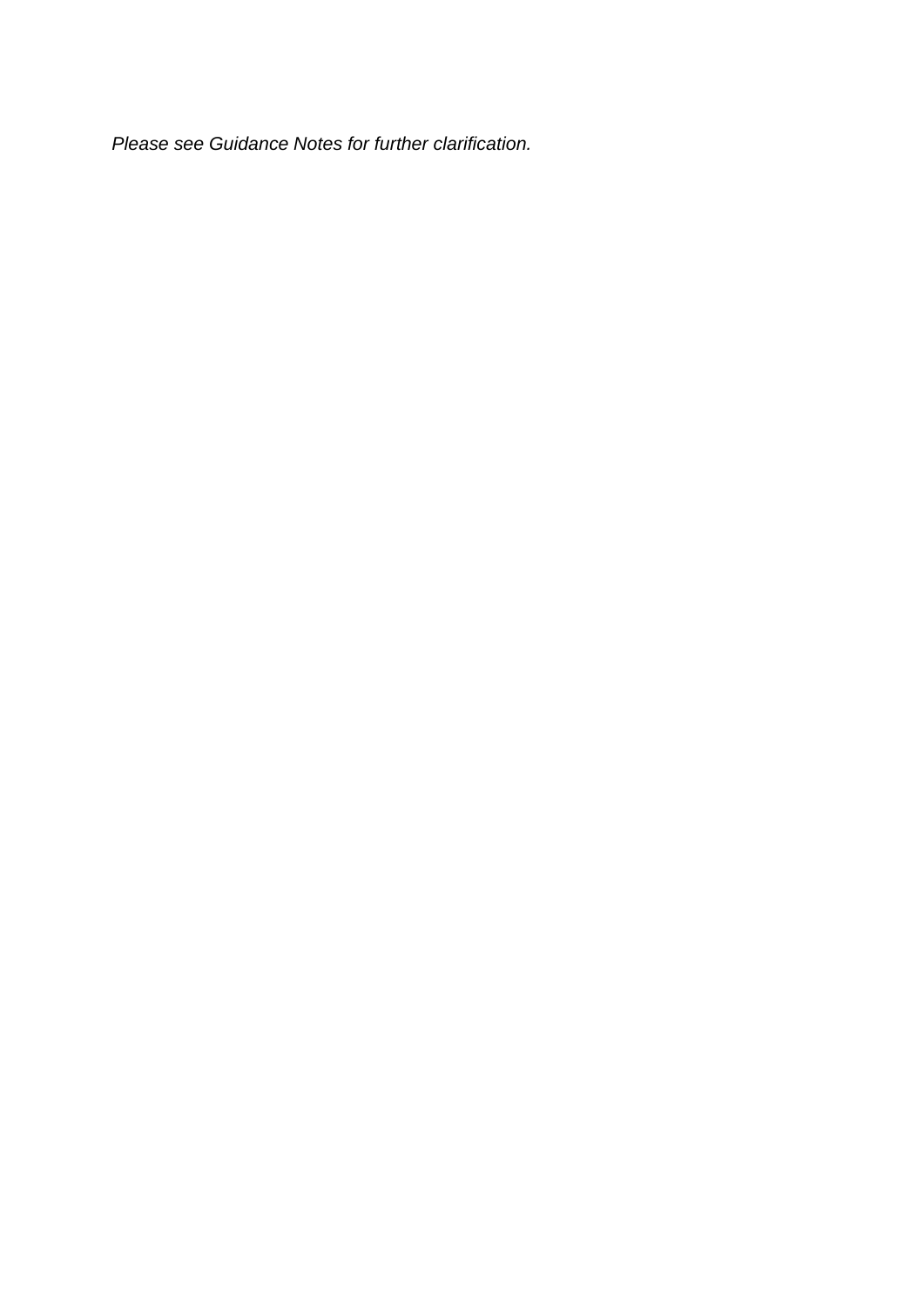# **Guidance Notes:**

"**Primary Residence**" means the address which the child lives at during the School week. In cases of split residence, if the child regularly lives at more than one address Monday to Friday, the primary address provided should be the address where the child spends the majority of his/her time. If the child lives at two addresses equally, the address of the parent/carer that claims child benefit/child tax credit will be considered as the child's primary residence (for the purposes of distance measurement). If the child lives at two addresses equally and the family is not in receipt of child tax credits the address used will be the address where the child is registered with a GP. It does not include more distant relations who live at the same address. Subject to this definition the School applies the rules and criteria of Barnet LBB, as set out in Barnet's applicable guide to School admissions. Proof of residence is required before the offer of a place is confirmed.

"**Siblings**" includes half-siblings, step-siblings and adopted siblings, whether or not they live at the same address. It does not include more distant relations who live at the same address. Legal documentation will be required to be submitted at the time of application as evidence of half (birth certificate), step (marriage certificate) and adopted (adoption certificate) siblingship.

"**School**" means Rosh Pinah Primary School, i.e. for children from Reception to Year 6.

**Distance Measurement**: All distances to be measured hereunder will be measured by the shortest route using the London Borough of Barnet's School's Admissions team measurement tool.

**Pupils with a Statement of Special Educational Needs**: The admission of pupils with a Statement of Special Educational Needs (or an Education, Health and Care plan) is dealt with by a completely separate procedure and outside of the normal admissions round. Details of this separate procedure are set out in the *Special Education Needs Code of Practice.* This procedure is run by the Local Authority and if a child with a Statement is placed in the School via the Local Authority before the normal admission offers are made, the number of places may be reduced.

**Twins and children from Multiple Births**: These children will be admitted when one of the siblings is the 60<sup>th</sup> child and, as a result, the School's PAN will be increased.

**Appeals**: Parents have the right to appeal against the refusal to admit a child to the School. This should be done in writing to the Clerk to the Appeals Committee at the School and received within 20 School Days from the date of notification of an unsuccessful application. Further Details regarding the appeals process can be found on the School website.

**In Year Fair Access**: The Admissions Forum may require the School to admit a child exceptionally, either outside the normal admissions arrangements or in excess of the published admission limit, in order to protect the interests of vulnerable children and